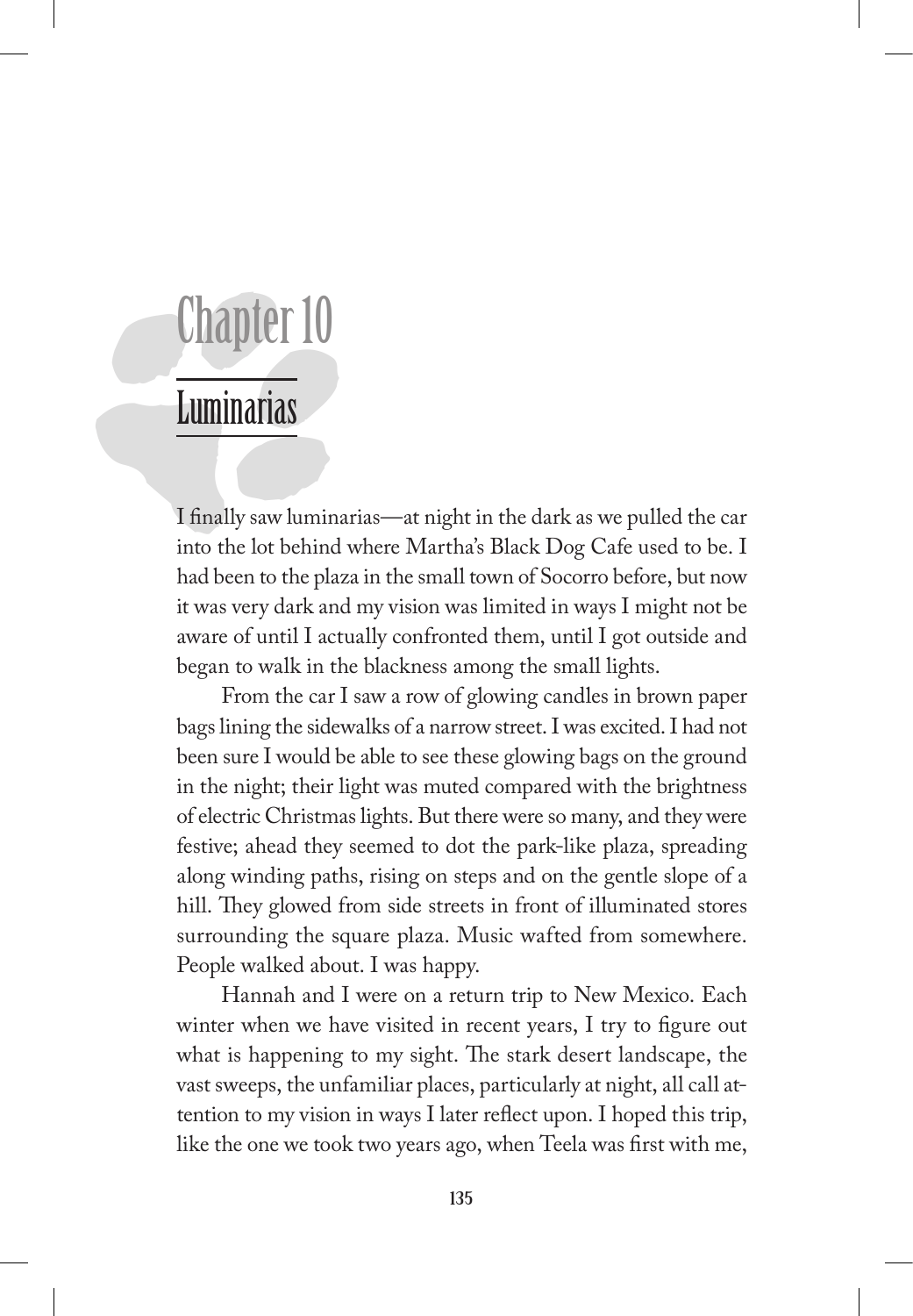would be special. At the same time, I feared that either my eyesight would fail me more completely, or the world would somehow fail me and suddenly grow dim—no bright spots, no new adventures, no uplifting experiences or final satisfactions.

That night I spent wandering among the luminarias has become for me much more than a memory of small bags of light glowing beautifully in the darkness and a testament to the transitory nature of my sight. It is a recognition of the art that goes into seeing; a picture, as well, of my inner hesitance, my self-consciousness and self-doubts; a picture of the detailed efforts it takes me to comprehend how to move safely and with assistance; a picture especially of the work required to reconcile how I am looked at by others with how, in turn, I must look at myself; a picture of the thought processes that go into learning to step carefully, and into recognizing what I see and allowing myself to enjoy it.

Life slows down when one is blind. Pictures take time to compose. Small moments assume great importance when new sight is needed. My night among the luminarias marked the beginning of a trip of return and recovery, during which I would confront the many ambiguities of my blindness, seeking new resolutions. On that cool December evening, as the luminarias on a small town plaza beckoned me to come close, challenging me to see them again, and to see them differently, I tried to grasp what I could find in their light.

When Hannah, Teela, and I arrived at the festive plaza, it was not even Christmas yet, two weeks before, but the town was having its celebration. I pointed to what I thought was a parking space as Hannah pulled the car into the dark lot. "That's not a space," she said to me, "but there's one over there." Hannah is always saying things like that, telling me that something I think I recognize is actually something else. She tells me gently, not reprimanding me, but with a kind of guidance, lest I be mistaken and forever have a wrong image in my mind.

She parked and turned off the car engine. I got out and came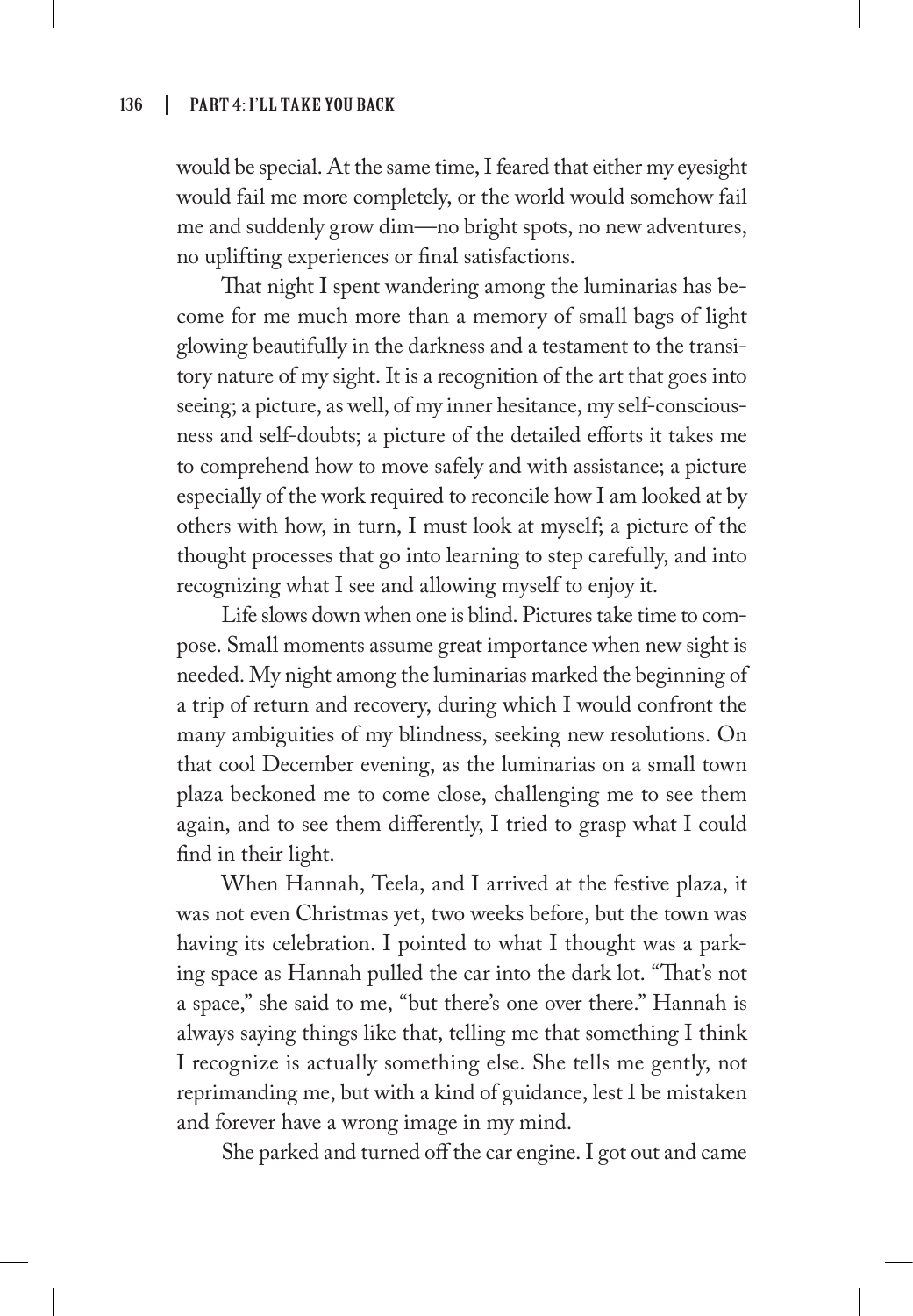around to the back door to let Teela out and to put on my gloves and a scarf to keep off the cold. I thought about taking my camera because I wanted to have pictures of the luminarias glowing with their strange delicate brightness, but I decided against it since this was only my first sighting of luminarias on this trip and surely there would be more. As it turned out, this was the best sighting—more candles, close to me, spread around so I could walk among them. There would never again be an opportunity to take this same picture. But I did not know that on this night. I assumed magical displays of lights would be everywhere. It's that way with magic, and with sight; you know you've had it only when it's gone. Now I only have this picture in my mind—a dark background aglow with small square lights and me walking among them, starting and stopping, looking down to take each lantern in—to be sure they were there, to remember them.

Leaving the car, I began to walk forward quickly with Teela to look closely at the first luminaria I saw. Then I started to trip, stumbling on a crack in the sidewalk I had not seen in the dark. "Slow down," Hannah called to me from behind.

As I looked at the candle nestled in sand within the luminaria at my feet and up at the glimmering lights ahead on the plaza, I missed my camera. I thought about going back for it, but I had not yet loaded the film. I also thought it would look strange—a woman wearing glasses, being led by a guide dog, stopping here and there in the dark to look through a lens, taking pictures that might flash, getting down close to the ground to stare into the small bags of light. If I had taken my camera, I would have those pictures I now desire. But I am self-conscious, already feeling enough of a public spectacle. People look at me because I am with a guide dog. I did not want to call further attention to myself.

Later that evening as we walked up close to children singing in the far end of the plaza, I saw a man with a camera taking pictures of his kids. I could be taking pictures too, I thought. His camera in the dark did not look strange. But of course, I was over-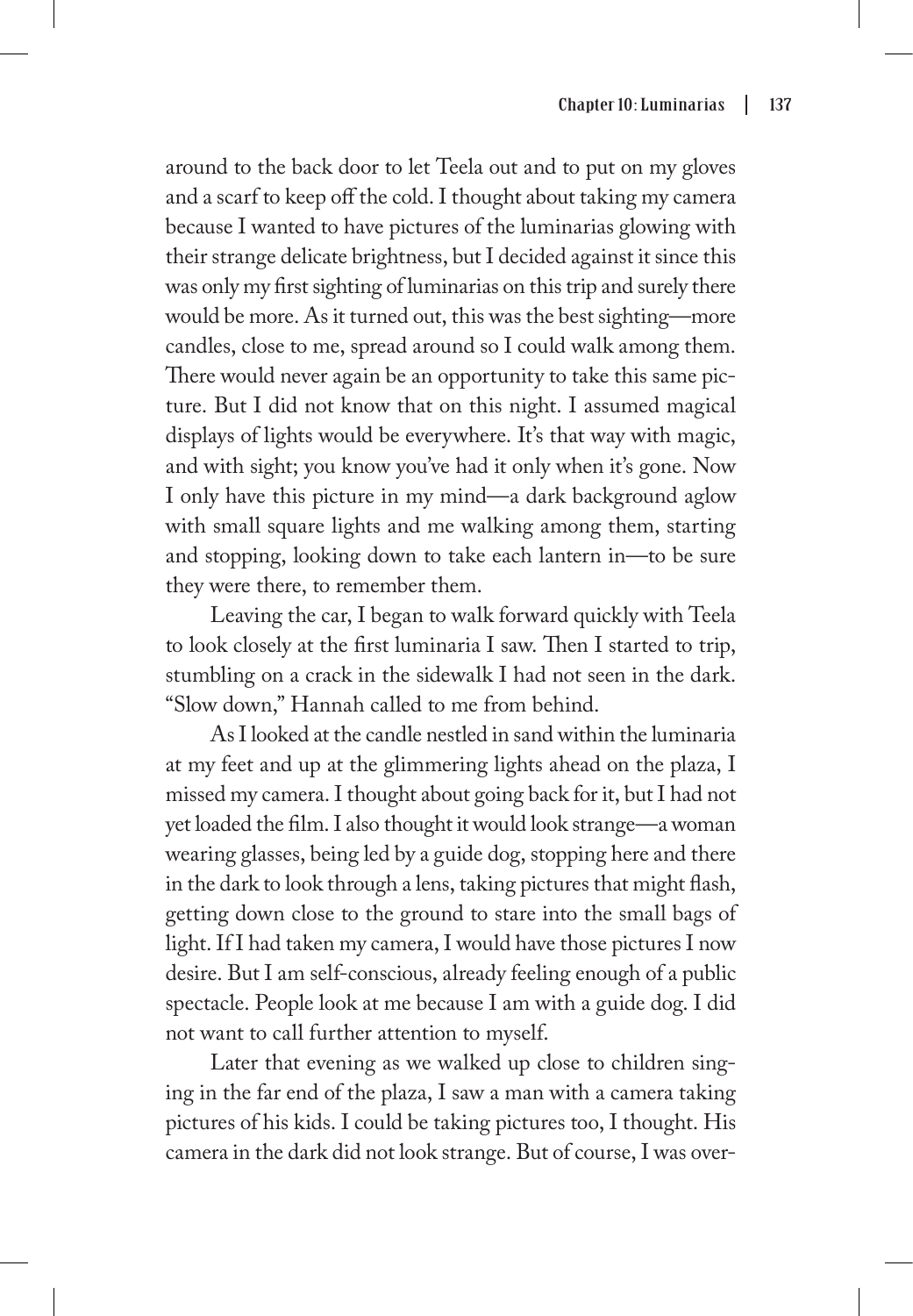## 138 PART 4: I'LL TAKE YOU BACK

looking the fact that if I peered through my camera lens in the night, I would not see much, if anything at all. The camera makes visual images darker, and small, and I am not adept at nighttime photography.

So I am left with images without film, images in my mind, images detailed perhaps all the more precisely because I have no external visual record of them, and perhaps also because I now have less skill with my eyes than with my words. I have grown more desirous of creating my own pictures since I have begun to lose my vision—more intent on keeping my images and more fearful of losing them.

The last time we visited the town of Socorro was a year ago on Christmas Eve. The year before that, I had taken delight in seeing electric Christmas lights while driving around this town, and I had longed to see luminarias—not the plastic kind, but the real ones, usually set out only on Christmas Eve. Hannah had said, "I'll take you to see them next time." And she had. It had snowed last year, so the little bags sat on the plaza in the scattered whiteness of the snow, the ice glinting all around them. They looked picturesque. I was touched that Hannah took me to see them but also disappointed because the candlelit bags looked dim to me, less striking than I had expected. Because the weather was bitter cold last year, I did not stay outside for long walking among the small lanterns. I got back in the car and we drove around the edges of the plaza peering at them. Through the tinted car windows, the luminarias looked even more faded; and farther away, they were harder for me to see.

Hannah then drove us up a road that climbed the side of the mountain behind the plaza, so I could view luminarias lining houses and yards there, and perhaps see them better. She pointed out to me that the mountain in the background was white, and covered with snow, and that above it was a sliver of a moon. But I could not see the snow on the mountain or the moon in the distance, and the luminarias around the homes looked dim there too.